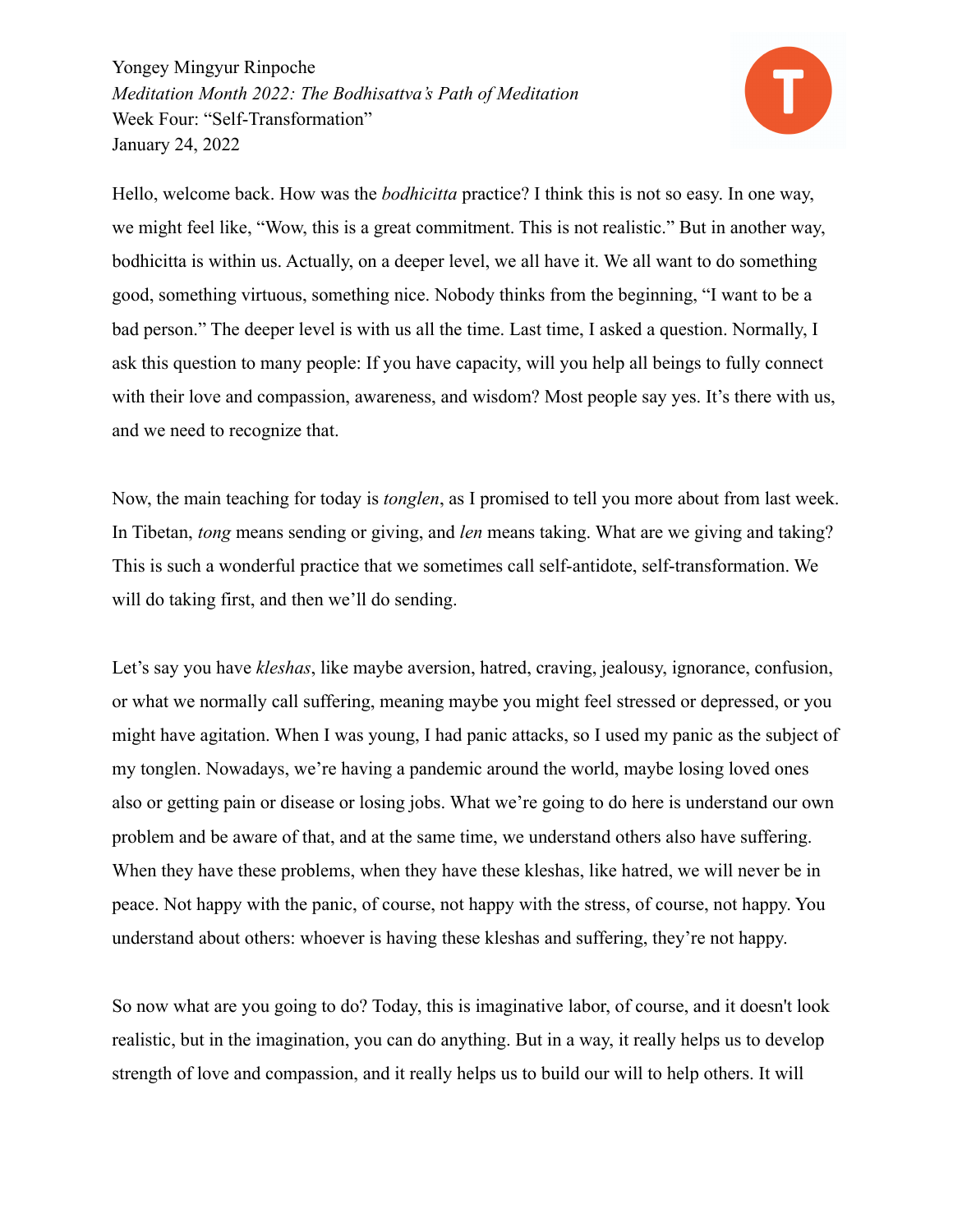

develop skills and talents to help others. In a way, it's helping others. A lot of scientists now say that if we imagine that we are doing physical exercise, we actually grow muscle. Here, we are transforming these kleshas and suffering. Let's say we'll do hatred as an example. If we do taking and sending practice with the hatred, then the hatred actually transforms into love and compassion. Without suppressing it, without getting rid of the hatred, poison becomes medicine. Problem becomes solution. It really helps to free your hatred. You will be full of love and compassion.

We will do this practice together now. First, please keep your spine loosely straight, and please relax the body and the muscles. Be your mind and body together. And as I mentioned in the past again and again, it doesn't matter whether you are relaxed or not relaxed, peaceful or not peaceful. It doesn't matter. Just be with whatever is there in your body

Now pause. The feeling of wanting to practice is love. Being with whatever is coming, being with your body is awareness. Accepting whatever good or bad, not rejecting, not controlling, accepting them and being as it is is wisdom. So you have love, you have awareness, you have compassion now in your body.

Mow, maybe you might have some confusion, hatred, jealousy, panic, depression, whatever you have, some problems that you're facing. Now, be aware of that problem. First, bring awareness to the kleshas, or the problems in your life now.

When you have these kleshas and problems, you're not in peace, so think about others who are having this problem. They are also not in peace, so develop love and compassion to others.

Now, when you breathe in slowly, at the same time, take others' problems into your own kleshas or problems. Let's say you have hatred. Take others' hatred or problem into your own hatred.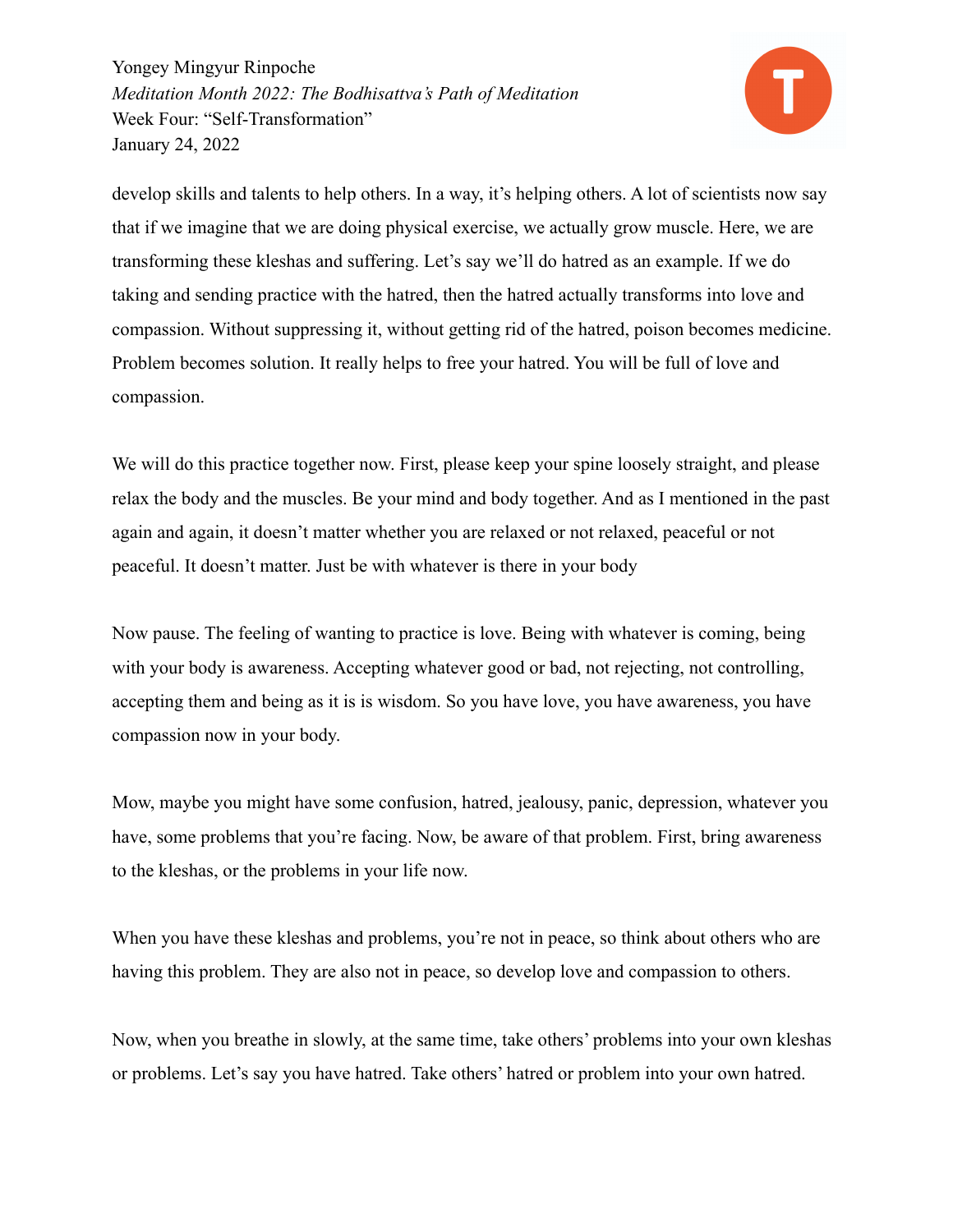

When you breathe in, slowly breathe now and take all the others' hatred as dark smoke and dissolve it into your own hatred. Now, slowly breathing in, wish that they may be free from hatred. You can do that now according to your own speech.

Take others' hatred in your own hatred and wish that they may be from hatred and the suffering from hatred.

Not only can you practice this with hatred, but you can practice with any other kleshas: craving, doubt, pride, jealousy, panic, depression, stress. All of this becomes love and compassion. Hatred becomes love and compassion. Panic becomes love and compassion. Stress becomes love and compassion. How nice.

When you do that, all of this becomes love and compassion, and in that moment we accumulate virtue. We accumulate merit. We accumulate wisdom. This is wonderful.

Now, we're going to focus more on sending. We will send this virtue, the virtue by taking others kleshas and suffering, and we send this virtue to others. So now slowly breathe out, and while you're breathing out, send this virtue as bright light and dissolve to other beings and wish that they may have happiness and the causes of happiness. Now you can do as your own speech.

When you send your breath together with your happiness to others, when you breathe in, wish that they may be free from suffering, and when you're breathing out, send your happiness to others. When you breathe in, wish them to be happy or wish them to be free from suffering. Breathing out, send your happiness, your virtue. Breathing in, wish that they have happiness and are free from suffering. Now, please feel your body and relax your mind and body together.